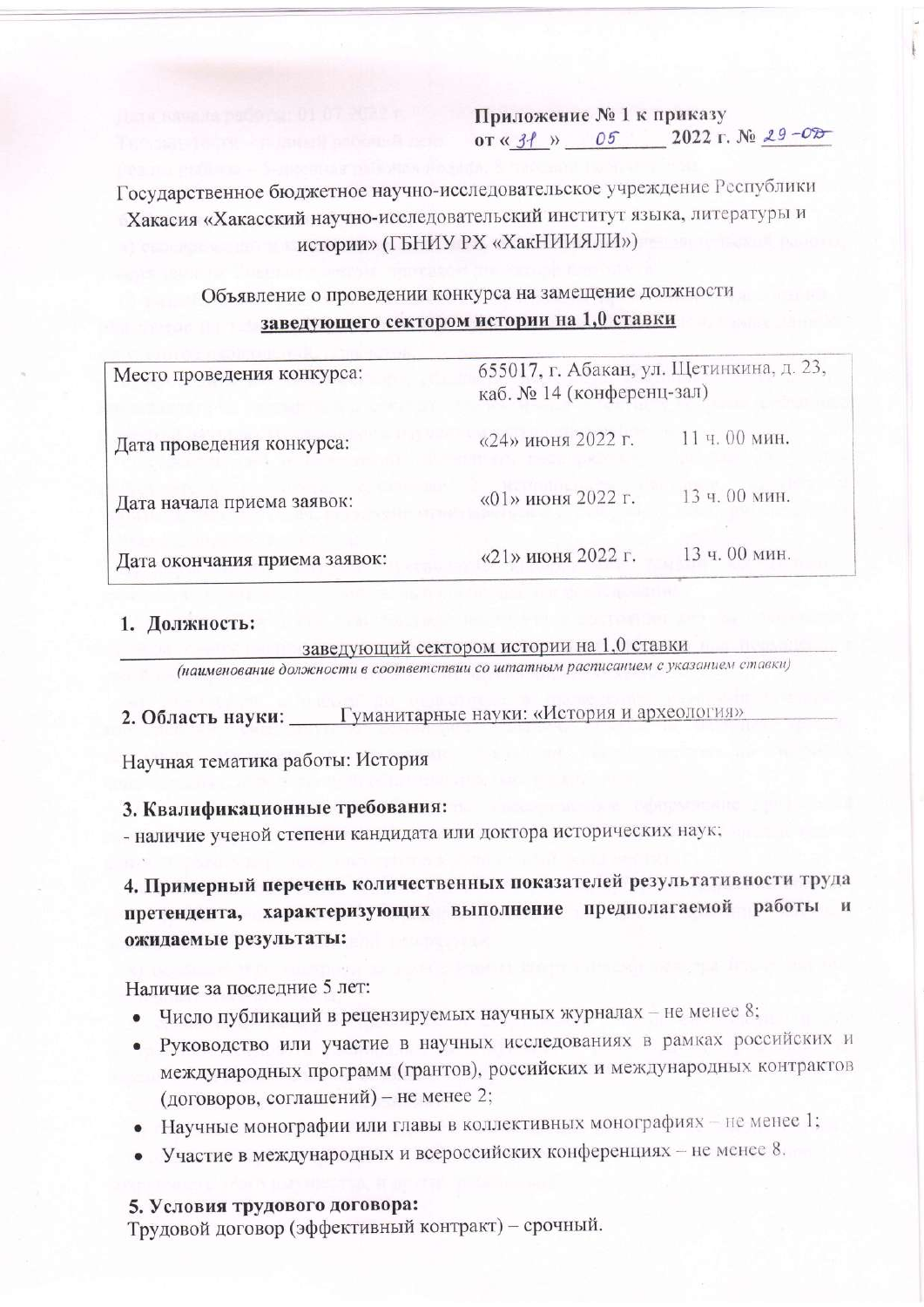Дата начала работы: 01.07.2022 г.

Тип занятости - полный рабочий день.

Режим работы - 5-дневная рабочая неделя, 8-часовой рабочий день.

#### 6. Перечень трудовых функций:

а) своевременно и качественно выполнять план научно-исследовательской работы, утвержденным Ученым советом, приказом директора института;

б) разрабатывать планы и методические программы проведения исследований и разработок по теме, проводить анализ и теоритическое обобщение научных данных, результатов наблюдений, подсчетов;

в) проводить заседания сектора, создавать творческую обстановку в его работе, представлять на рассмотрение сектора перспективные и текущие вопросы, связанные с работой научных сотрудников с изучением актуальных вопросов;

г) своевременно и качественно выполнять распоряжения, приказы, поручения исполнением институтом сектором. института, связанные  $\mathbf{C}$ руководителя производственных задач, регулярно отчитываться о своей работе перед руководством и Ученым советом института;

д) осуществлять научное руководство конкретными темами исследований, руководить работой сотрудников, выполняющих эти исследования;

е) отчитываться перед руководством института о состоянии дел по повышению научной квалификации сотрудников сектора, постоянно работать над повышением своей квалификации и требовать этого от других членов сектора;

ж) участвовать в работе по подготовке и проведению научно-практических конференций, симпозиумов, семинаров, изданию сборников научных трудов; сообщениями на научных выступать с научными докладами, регулярно конференциях, перед научной общественностью, населением;

з) вести делопроизводство в секторе (своевременное оформление протоколов заседаний, других документов), вести переписку с научными учреждениями, контролировать передачу документов в рукописный фонд института.

и) добиваться получения грантов различных фондов, программ, адресной помощи со стороны предприятий и предпринимателей для финансирования научных исследований, издания научной литературы;

к) осуществлять контроль за выполнением сотрудниками сектора плана научноисследовательской работы;

л) соблюдать самому и требовать от сотрудников сектора соблюдения правил внутреннего трудового распорядка, действующих у работодателя, требования по охране труда и обеспечению безопасности труда;

м) соблюдать трудовую дисциплину;

н) бережно относиться к имуществу работодателя, в том числе находящемуся у работодателя имуществу третьих лиц, если работодатель несет ответственность за сохранность этого имущества, и других работников;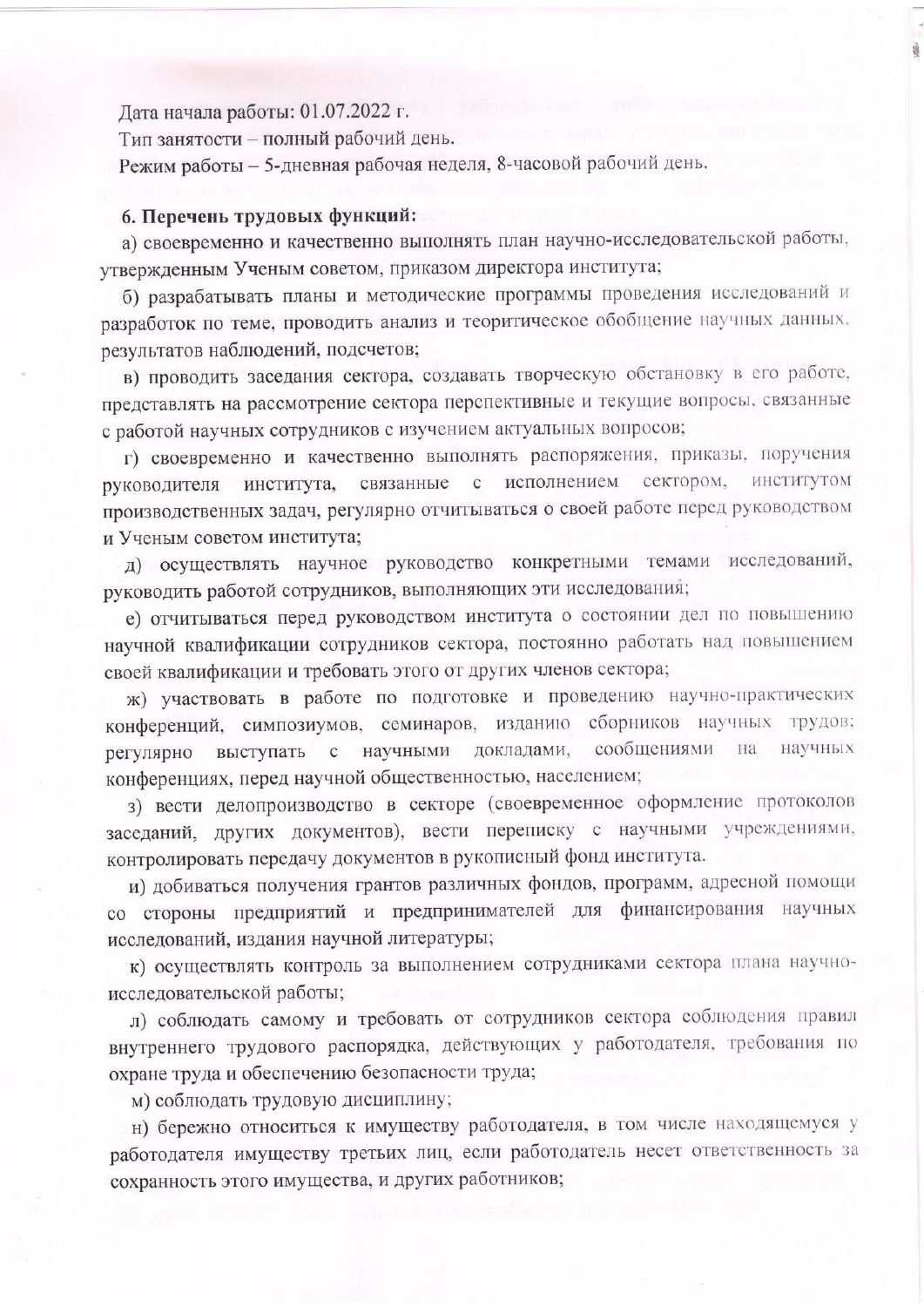либо непосредственному незамедлительно сообщать работодателю  $\circ$ ) руководителю о возникновении ситуации, представляющей угрозу жизни и здоровью людей, сохранности имущества работодателя, в том числе находящемуся у работодателя имуществу третьих лиц, если работодатель несет ответственность за сохранность этого имущества, имуществу других работников.

## 7. Срок трудового договора: 5 лет.

### 8. Размер заработной платы:

| Базовый оклад                                                  | 15 308,00 руб.                                                | «Положение об оплате труда<br>работников ГБНИУ РХ «Хакасский<br>научно-исследовательский институт<br>языка, литературы и истории»                                                                                                                                                                                                                                                                           |
|----------------------------------------------------------------|---------------------------------------------------------------|-------------------------------------------------------------------------------------------------------------------------------------------------------------------------------------------------------------------------------------------------------------------------------------------------------------------------------------------------------------------------------------------------------------|
| Персональный<br>повышающий<br>коэффициент к<br>базовому окладу | $1,4 - 1,5$                                                   | Положение об оплате труда<br>работников ГБНИУ РХ «Хакасский<br>научно-исследовательский институт<br>языка, литературы и истории»                                                                                                                                                                                                                                                                            |
| Доплата за ученую<br>степень                                   | Доктор наук - 7000,00 руб.<br>Кандидат наук - 3000,00<br>руб. | Федеральный закон от 22.08.1996 г.<br>№ 125-ФЗ «О высшем и<br>послевузовском профессиональном<br>образовании», п. 41 «Положения о<br>порядке присуждения ученых<br>степеней, утвержденного<br>Постановлением Правительства РФ<br>от 30.01.2002 г. № 74                                                                                                                                                      |
| Районный<br>коэффициент                                        | 1,3                                                           | Трудовой кодекс Российской<br>Федерации, постановление<br>Правительства Российской<br>Федерации от 03 декабря 1992 г. №<br>933 «О районном коэффициенте к<br>заработной плате на территории<br>Республики Хакасия», закон РФ «О<br>государственных гарантиях и<br>компенсациях для лиц, работающих<br>и проживающих в районах Крайнего<br>Севера и приравненных к ним<br>местностях» от 19.02.1993 № 4520-1 |
| Северная<br>надбавка                                           | Не более 30 %                                                 | Трудовой кодекс Российской<br>Федерации, закон РФ «О<br>государственных гарантиях и<br>компенсациях для лиц, работающих<br>и проживающих в районах Крайнего<br>Севера и приравненных к ним<br>местностях» от 19.02.1993 № 4520-1                                                                                                                                                                            |

### 9. Выплаты стимулирующего характера и условия их получения:

Выплаты производятся в соответствии с «Положением об оплате труда работников ГБНИУ РХ «Хакасский научно-исследовательский институт языка, литературы и истории» от 02.03.2020 г., размещенном на официальном сайте Института.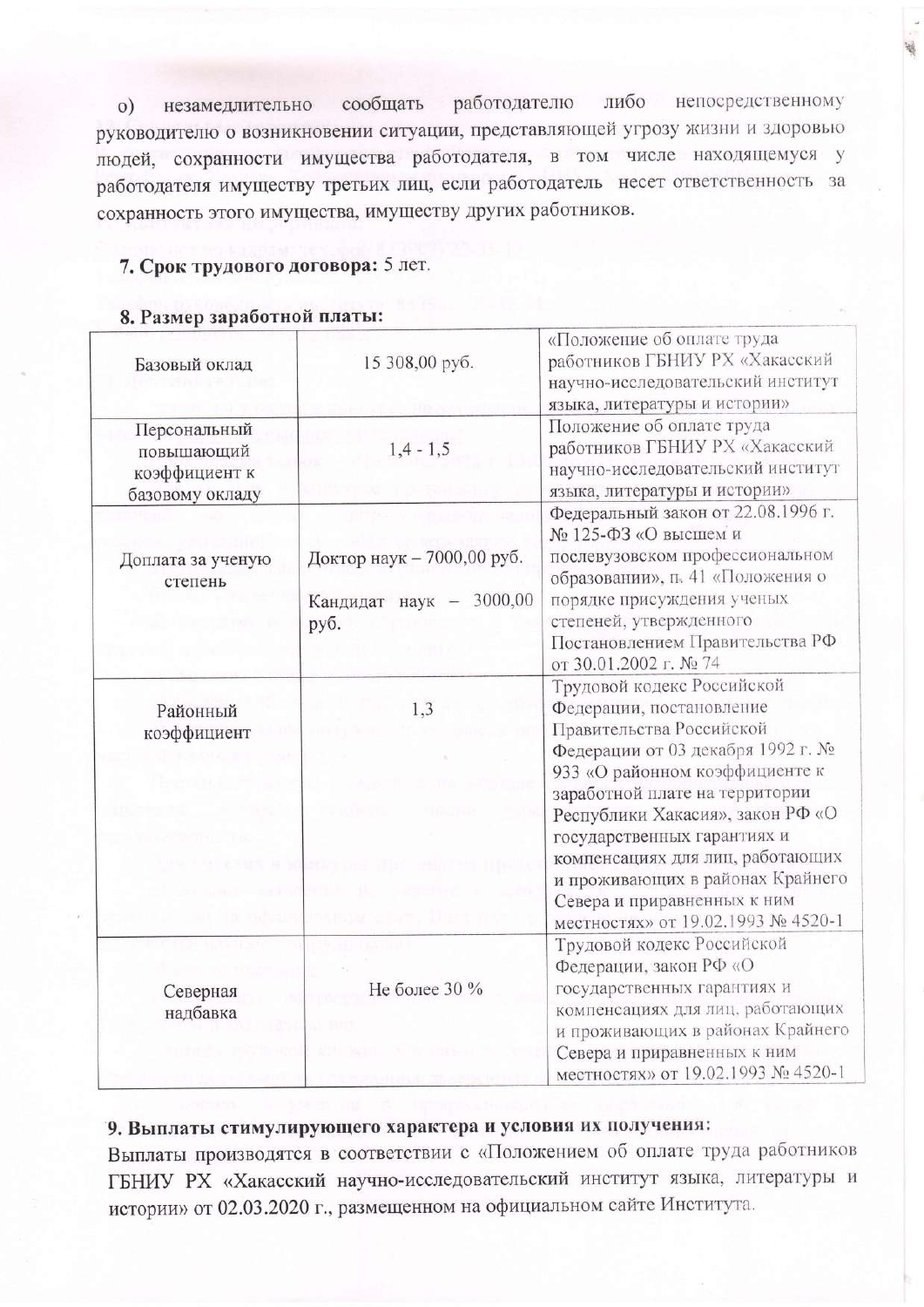#### 10. Социальные гарантии:

В соответствии с законодательством Российской Федерации, законодательством Республики Хакасия, Коллективным договором ГБНИУ РХ «ХакНИИЯЛИ».

#### 11. Контактная информация:

Специалист по кадрам: телефон 8 (3902) 22-35-13; Телефон приемной руководителя: 8 (3902) 22-31-71; Телефон руководителя института: 8 (3902) 22-43-44; E-mail: priemnaya haknii@mail.ru

#### 12. Дополнительно:

Заявки на участие в конкурсе на замещение должностей подаются через портал вакансий https://ученые-исследователи.pф/.

Срок приема заявок с «01» июня 2022 г. 13:00 по «21» июня 2022 г. 13:00.

Для участия в конкурсе претенденту необходимо разместить на портале «http://ученые-исследователи.pф» вакансий ПО адресу  $\overline{B}$ информационнотелекоммуникационной сети «Интернет» заявку, содержащую:

а) фамилию, имя и отчество (при наличии) претендента:

б) дату рождения претендента;

в) сведения о высшем образовании и квалификации, ученой степени (при наличии) и ученом звании (при наличии);

г) сведения о стаже и опыте работы:

д) сведения об отрасли (области) наук, в которых намерен работать претендент;

е) перечни ранее полученных основных результатов за последние 5 лет (п. 4 настоящего объявления).

Претендент вправе разместить на портале вакансий автобиографию и иные материалы, которые наиболее полно характеризуют квалификацию. его результативность.

### Для участия в конкурсе претендент представляет следующие документы:

а) личное заявление на участие в конкурсе (в соответствии с формой, размещенной на официальном сайте Института в разделе «Конкурсы на замещение должностей научных сотрудников»);

в) копию паспорта;

г) документы, подтверждающие необходимое профессиональное образование, стаж работы и квалификацию:

- копию трудовой книжки или иные документы, подтверждающие служебную (трудовую) деятельность гражданина, заверенные в установленном порядке;

документов о профессиональном образовании, а также о копию дополнительном профессиональном образовании, о присвоении ученой степени, ученого звания;